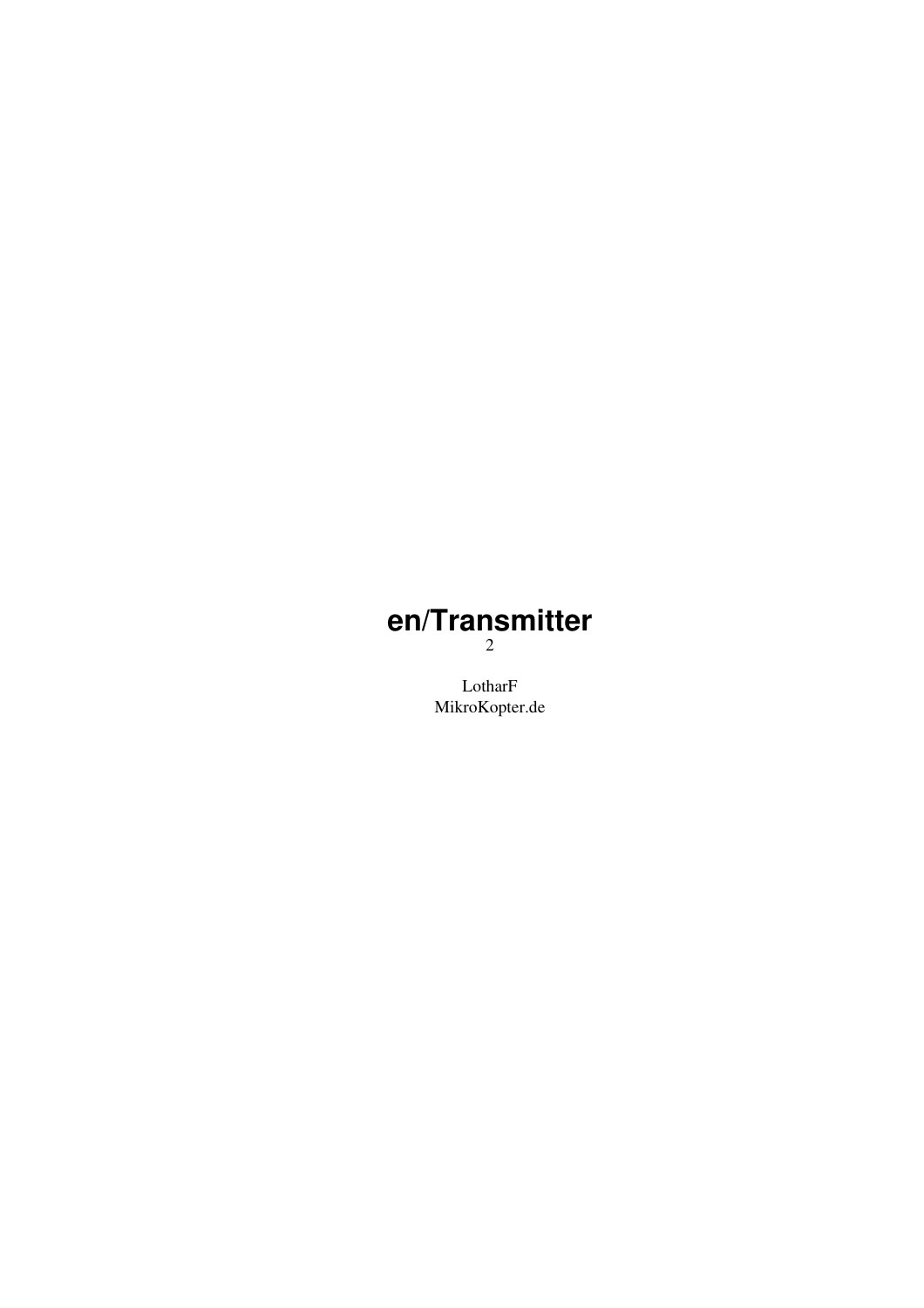### **Contents**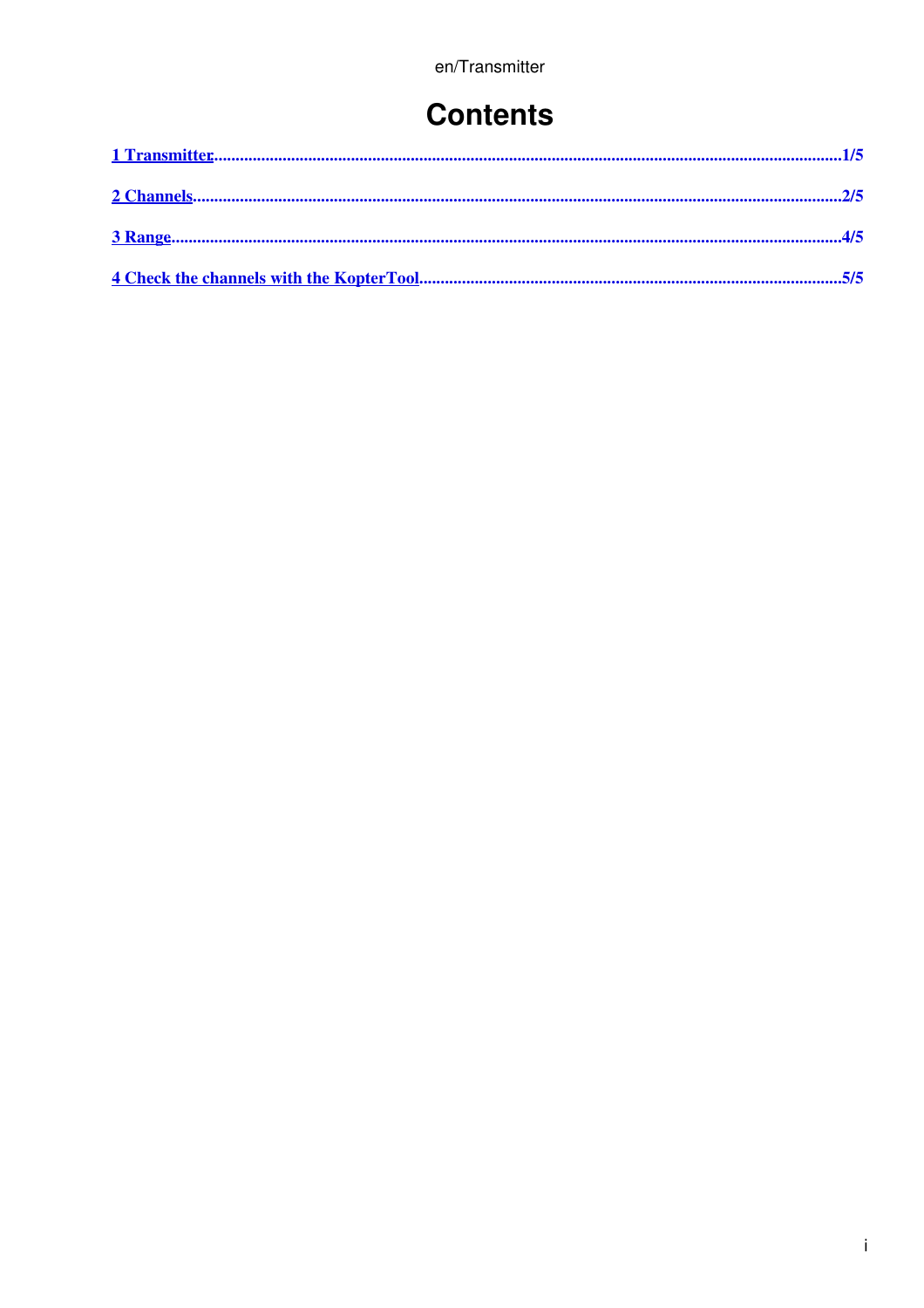# <span id="page-2-0"></span>**1 Transmitter**

To control your !Mikrokopter you need a transmitter and receiver with up to 16 channels.

The receiver should be able to send one of this signals:

- PPM Summ signal (Multi signal)
- S.BUS (Futaba)
- Seriell (Spectrum Satellit)

*A standard receiver with only single servo outputs can not be used!*

#### **Examples of how to connected a receiver can be found here: [Receiver connections](https://wiki.mikrokopter.de/en/FlightCtrl_V3.0#Receiver_connections)**

How to use the control- and switching commands at the transmitter is illustrated here: **[Bedienung](https://wiki.mikrokopter.de/en/StickSetup)**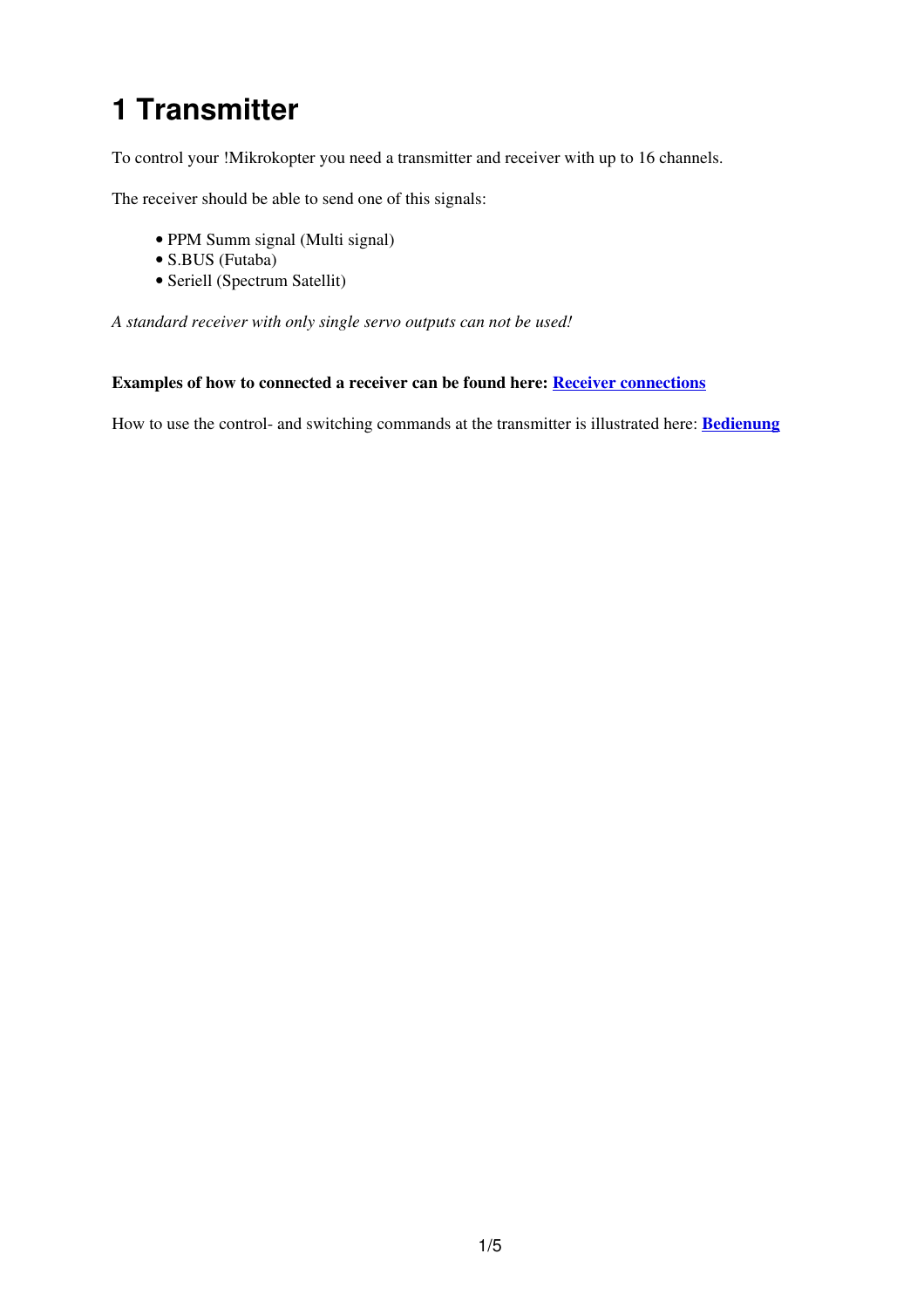# <span id="page-3-0"></span>**2 Channels**

The number of functions you can use on your MikroKopter depends on the used transmitter/receiver. Each function need a channel. If you use e.g. a transmitter/receiver with 8 channels you can use max. 8 functions.

With the FlightCtrl you can handle up to 16 channels (= max 16 functions) on your MikroKopter.

The functions you can use are:

| - control - throttle                    | - control- Gier                         |
|-----------------------------------------|-----------------------------------------|
| - control - Nick                        | - control - Roll                        |
| - GPS (PositionHold / ComingHome)       | - AltitudeControl (auto altitude hold)  |
| - CareFree (Headless Mode)              | - Camera - Zoom                         |
| - Camera - Trigger                      | - Camera - REC start/stop               |
| - Camera-Gimbal - (Nick)                | - Camera-Gimbal - (Roll)                |
| - Camera-Gimbal - (YAW)                 | - Auto Start/Land                       |
| - Motor start/stop                      | - Motor safety switch                   |
| - (Single) Waypoint Speed               | - Single Waypoint REC/Load              |
| - Single Waypoint next (REC/Load)       | - Servo3 (free to use servo connection) |
| - Servo4 (free to use servo connection) | - Servo5 (free to use servo connection) |
| - uvm.                                  |                                         |

#### **INFO**

If you use a *Graupner HoTT* or a *Jeti* transmitter you can find here a ready set model memory and more informations how to use the transmitter:



#### **Tip**

Each transmitter usually has got more model memory in the settings and assigned channels can be saved. Those model memories can be saved in your transmitter as "Heli" or "X-Wing".

Even if the MikroKopter is a "Kopter" you should **not** use Heli model in your model memory! Here you could use mixer which negatively affect the functions of the Kopter.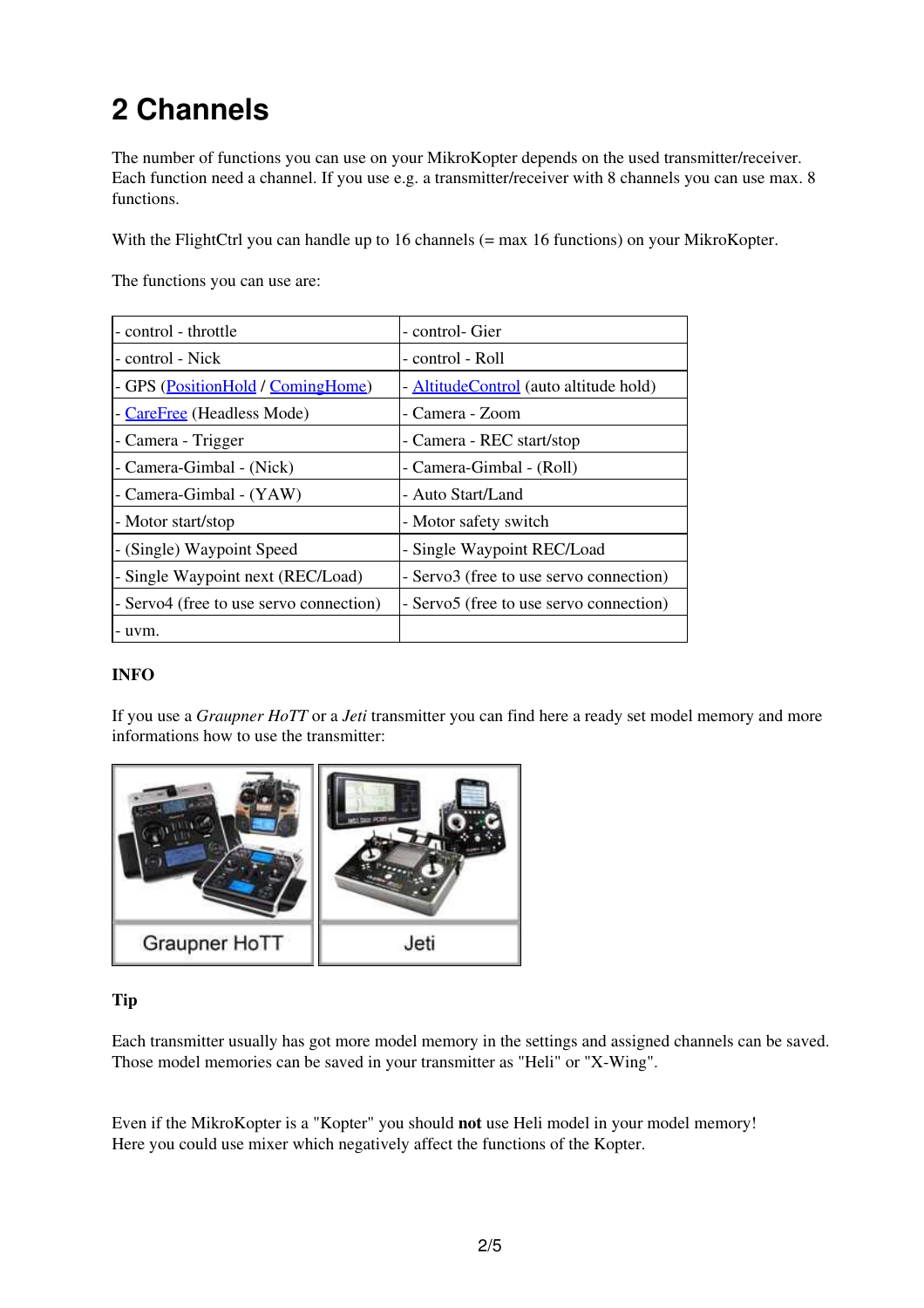For that reason the MikroKopter should be saved as X-Wing.

#### **Tip2**

The control-stick for the function "Throttle" should be reworked to "neutralizing".

Then the throttle stick will be centered automatically when you release him.

Here you need to open your transmitter carefully and insert (or activate) a spring at the appropriate control-stick.

Further information about the rebuild you will find in the instruction manual of the transmitter.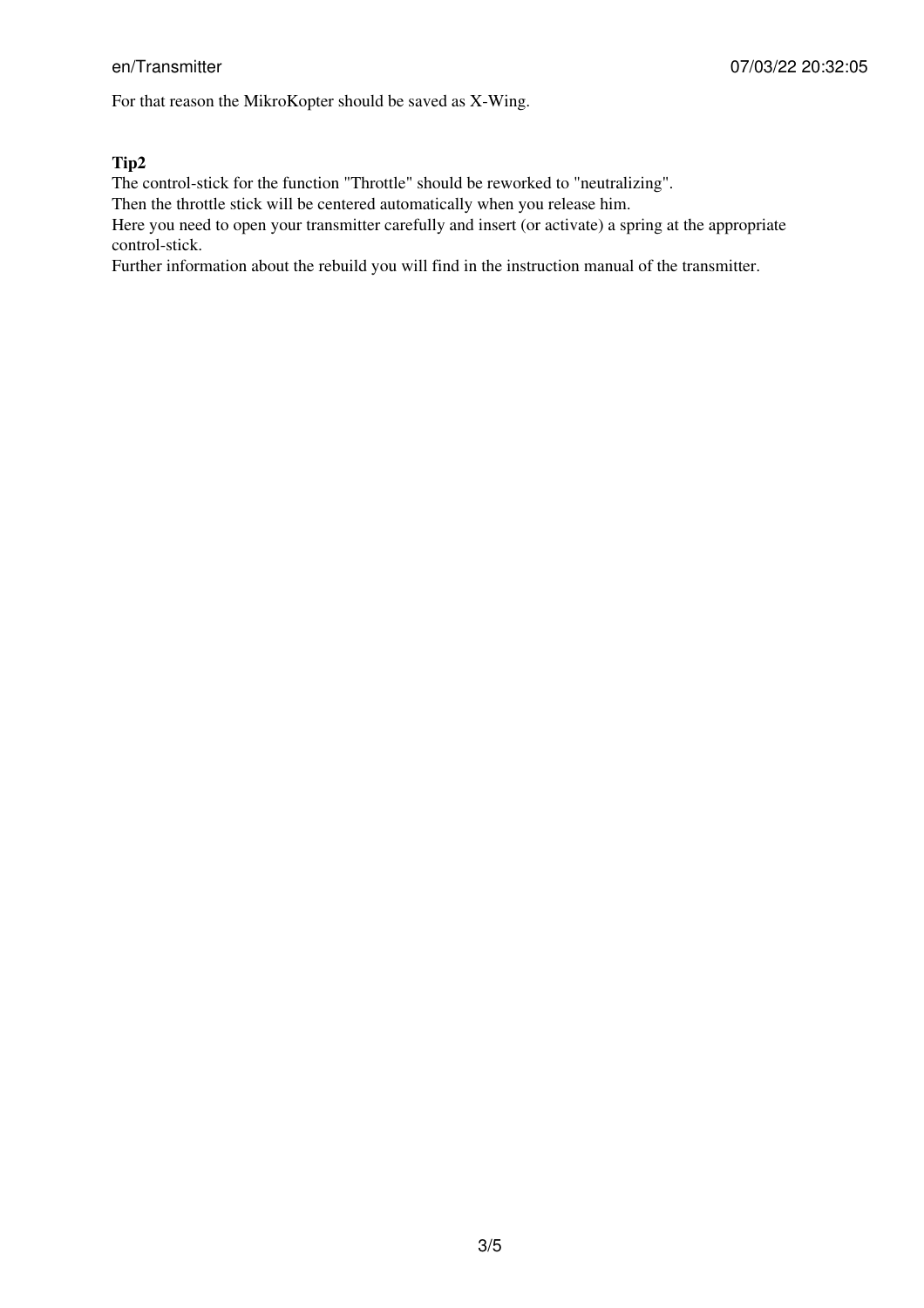## <span id="page-5-0"></span>**3 Range**

The range (and also the altitude) you can fly your MikroKopter depends on the transmitter/receiver you use. All Functions (With the exception of the waypoint flight) can be used in this range.

Detailed information on the range you can find in the manual of the used transmitter/receiver. If not you can also ast the manufacture of the transmitter/receiver about this informations.

#### **Tip**

To get a maximum of range the receiver shouldn't be covered with something.